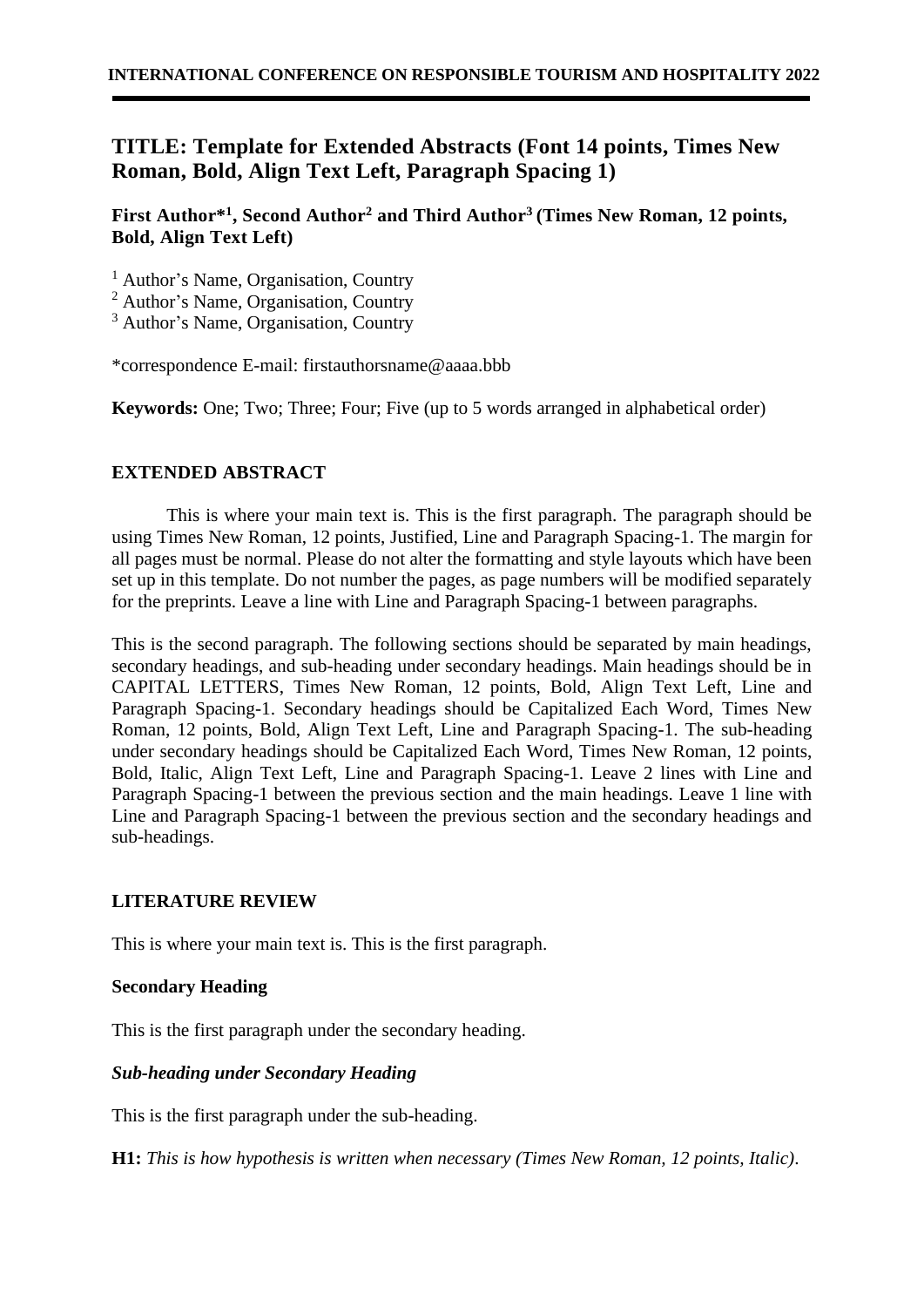### **RESEARCH METHOD**

This is where your main text is. This is the first paragraph.

This is the second paragraph.

### **Secondary Heading**

This is the first paragraph under the secondary heading.

### *Sub-heading under Secondary Heading*

This is the first paragraph under the sub-heading.

All tables should be numbered with Arabic numerals (e.g. Table 1; Table 2; ….). The table headings should be placed above the tables with 11 points, Times New Roman, Centered, Line and Paragraph Spacing-1. The table content should be 11 points, Times New Roman, Line and Paragraph Spacing-1. Leave 2 lines with Line and Paragraph Spacing-1 between the paragraphs and the table.

| Construct | Indicator        | Loading | Composite<br>reliability | Cronbach'<br>s Alpha | AVE <sup>1</sup> |
|-----------|------------------|---------|--------------------------|----------------------|------------------|
| Attitude  | ATT1             | values  | values                   | values               | values           |
|           | ATT <sub>2</sub> | values  |                          |                      |                  |
|           | ATT3             | values  |                          |                      |                  |
| Intention | INT1             | values  | values                   | values               | values           |
|           | INT <sub>2</sub> | values  |                          |                      |                  |
|           | INT3             | values  |                          |                      |                  |
|           | INT4             | values  |                          |                      |                  |

**Table 1:** This is How a Table should be Presented

Use note here whenever necessary (Times New Roman, 10 points)

# **RESULTS**

This is the first paragraph under the main heading.

All figures should be numbered with Arabic numerals (e.g. Figure 1; Figure 2; ….). The figure headings should be placed above the figure with 11 points, Times New Roman, Centered, Line and Paragraph Spacing-1. Leave 2 lines with Line and Paragraph Spacing-1 between the paragraphs and the figure. The figures must be high quality with at least 300 DPI resolution. Avoid providing any unclear illustration with low readability. The figure must not be distorted, out of margin and numbers must be seen clearly in the illustrations.

**Figure 1:** This is How a Figure is Presented. (Times New Roman, 11 points)